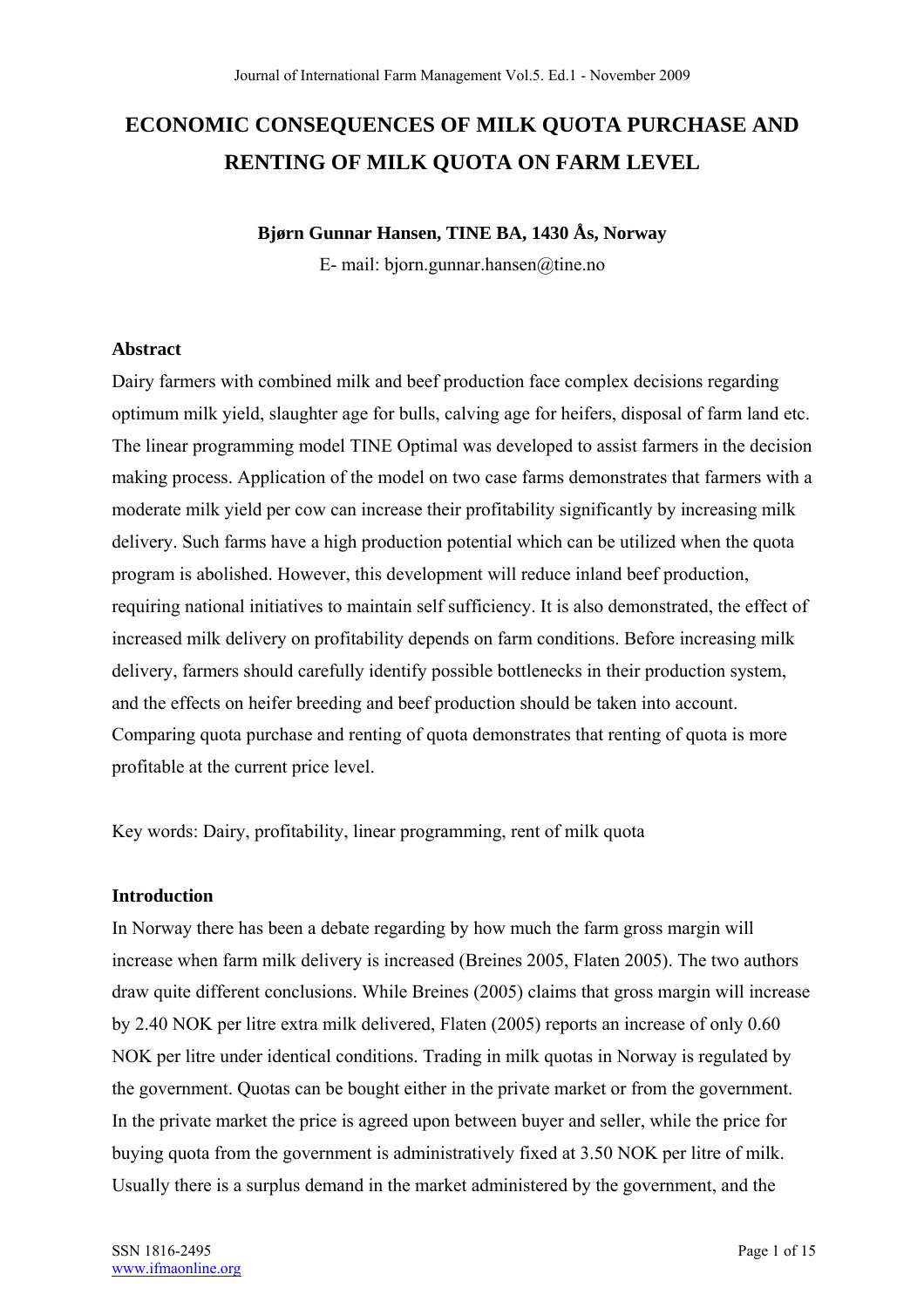number of litres available for each buyer is thus limited. Prices farmers are willing to pay for quotas vary a lot between different counties. From 2009 on farmers are also allowed to rent milk quotas from other farmers for a minimum period of five years.

Norwegian dairy farming policy is determined in annual negotiations between the farmers unions and the government. Product prices are part of this negotiation. In order to reach several widely accepted political goals such as maintaining the cultural landscape and keeping up the establishment in rural areas, the government pays subsidies. Subsidies vary with farm size and geographical location, and are assigned per head of cows and young stock, per ha roughage grown and per unit of milk and beef produced. Although Norway is not member of the EU, the Norwegian dairy sector is affected by farming conditions in the EU. Most of Norway`s dairy imports come from the EU. A tariff is applied to all imported dairy products. At the time of writing the prices of some imported products are so low that they only equal Norwegian prices even after tariff is added. They thus represent an upper limit for the prices Norwegian dairy farmers can charge for their products. If quota abolition leads to decreased milk prices in the EU, this will constrain the prices Norwegian dairy farmers can charge for their products. Switzerland has already abolished milk quotas, and the EU will abolish them from 2015 (IFCN, 2008). Until then quotas will be increased by one percent per year. Even though Norway has its own agricultural policy, it is likely that these changes in the EU will affect Norwegian agricultural policy, at least in the long run.

For a dairy farmer increasing milk quota is an important strategic investment (Harrison, 1999), and profitability depends on how much the gross margin will increase. Possible consequences regarding the short run fixed costs also have to be addressed. In Norway most of the beef is produced from dairy herds. This joint production, together with a relatively complex system of subsidies, makes it a difficult task to determine the enterprise combination to maximize profit. Farmers frequently ask extension workers in TINE how much they can afford to pay for buying or renting additional milk quota. For TINE it was necessary to develop a tool for calculating the economic consequences of increased milk quota. The purpose of this paper is to increase understanding of the economic consequences of increased milk delivery at the farm level. Possible nationwide consequences are also addressed. A linear programming farm model is developed and applied to calculate the financial consequences of buying or renting milk quota. First theory regarding milk quotas is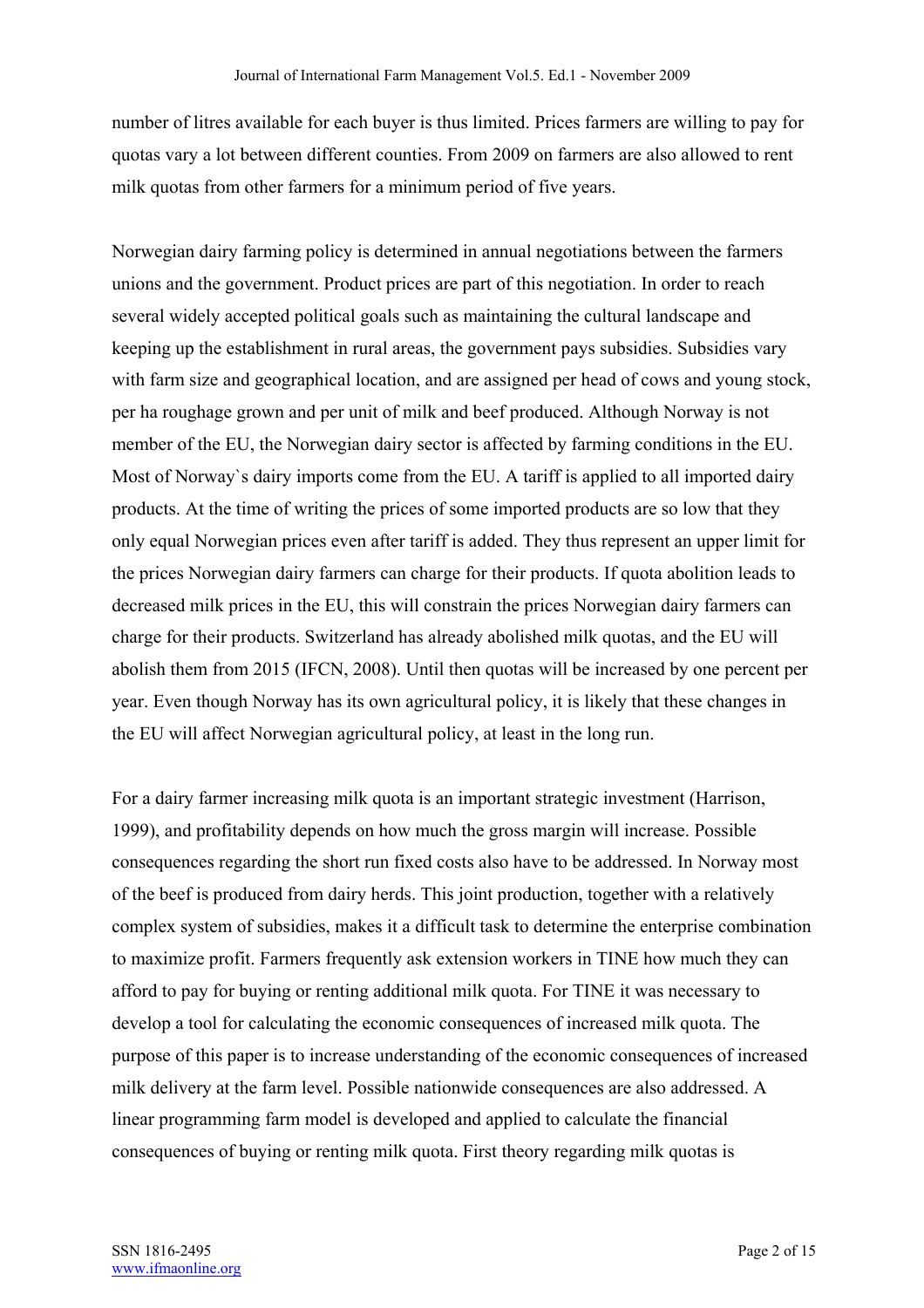presented. Second the main activities in the empirical model are described. Finally the financial consequences of purchasing or renting milk quotas are calculated.

Quota programmes play an important role in agricultural policy and have generated an extensive literature. The standard theory of the effect of quota on asset values in agriculture is expressed by Dawson (1991), Colman (2000) and Alvarez, Arias & Orea (2006). A number of empirical studies have computed potential gains from removing restrictions on quota transferability or by changing the quota exchange (Ewasechko & Horbulyk 1995; Boots, Oude Lansink & Peerlings 1997; Bogetoft, Nielsen & Olesen 2003).

Here it is assumed that the dairy farmer maximizes short run profit. In the long run all costs must be covered, whereas in the short run a profit above variable costs only need be made, and some costs can be treated as overheads (Colman 2000). A milk quota adds a constraint to the optimizing behaviour of the producer, which can be written as  $\max \pi = p_i v_i - c_i (v_i, w_i, x_i)$  [1]

## s.t.  $v_i \leq Q_i$

where  $\pi$  is the profit of producer *i*,  $y_i$  is the output,  $p_i$  is the output price,  $w_i$  is the input price vector,  $x_i$  is the vector of short run fixed inputs,  $c$  () is the variable cost function, and  $Q_i$  is the milk quota. A maximizing problem with constraints can be solved by forming the Langrangean function:

 $L = p_i y_i - c_i (y_i, w_i, x_i) + \lambda_i (Q_i - y_i)$  [2]

where  $\lambda_i$  is the Langrangean multiplier. The first- order conditions can be obtained by differentiating expression [2] with respect to output. Assuming that farmers produce near the quota constraint the relevant first order condition becomes

$$
p_i - MC(y_i, w_i, x_i) - \lambda_i = 0
$$

where  $MC = \partial C(\cdot)/\partial y$  denotes marginal cost. The optimal value of  $\lambda_i$  is the shadow price of the quota for producer *i*. The Lagrangean multiplier measures the change in the objective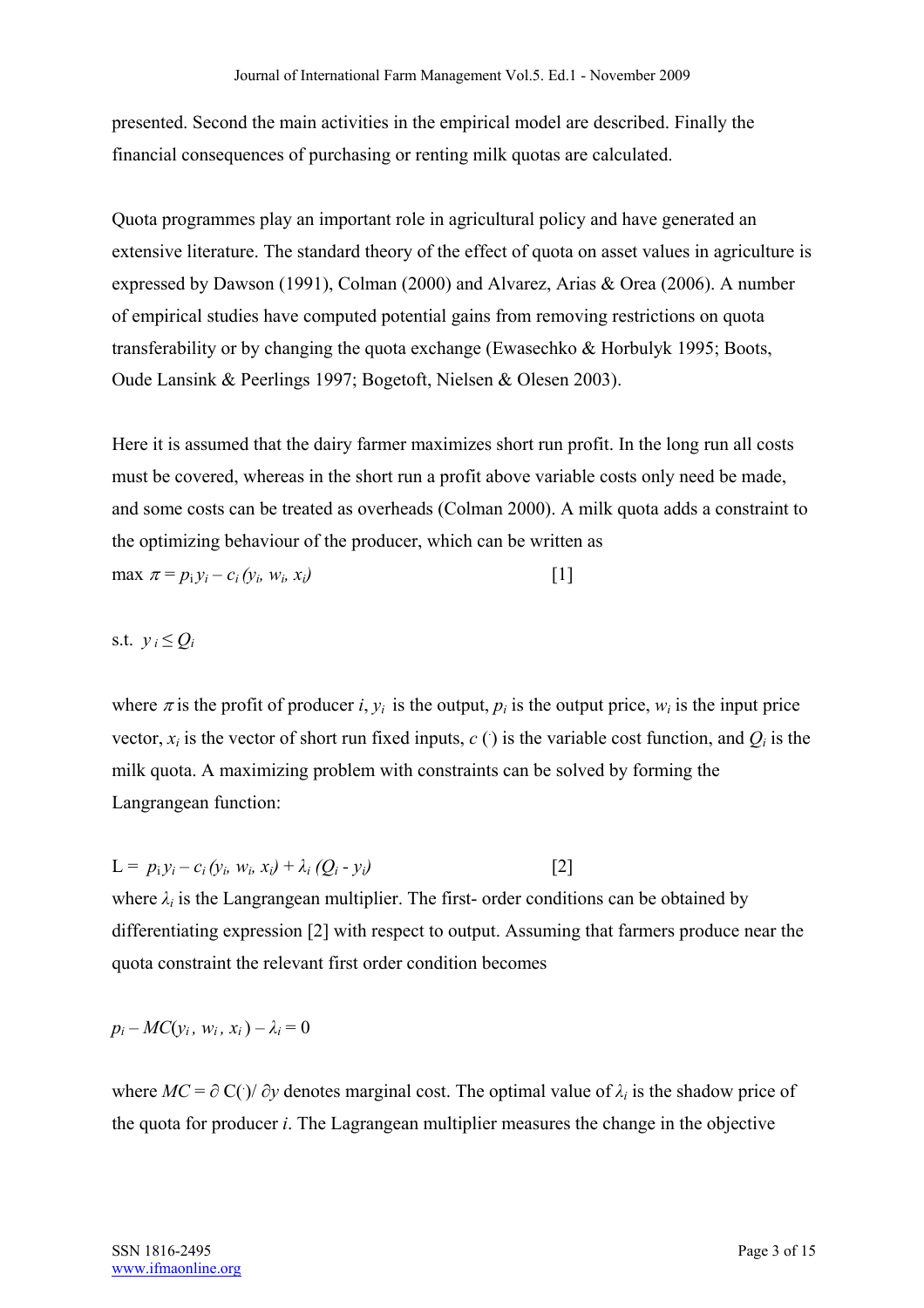function (profit) when the quota changes by one unit. It can be described as the marginal profit and is expressed as

 $\lambda_i = p_i - MC(Q_i, w_i, x_i)$ .

Marginal cost is unobservable. A method to calculate it is to first estimate a cost function, and then obtain the marginal cost curve by taking the derivative of costs with respect to milk production.

In Norway most of the beef is produced in dairy herds, and cows are used for both milk and meat production. Beef is mainly produced from bull calves from dairy cows. In such combined dairy and beef herds, the decision variables are highly interrelated, and some of them are depicted in Table I.

## **Data and empirical model**

In order to determine by how much the gross margin increases with higher milk production under different farm conditions, a farm model named TINE Optimal was developed. TINE Optimal is a single period linear programming model formulated by the author. In the model a short time horizon is assumed, such that the capacity of buildings and machinery is fixed. Current activities in the model are given in Table I.

| Cows- milk yield<br>per cow                 | Heifers calving age                                                          | <b>Sheep</b>              | <b>Roughage</b>                                |
|---------------------------------------------|------------------------------------------------------------------------------|---------------------------|------------------------------------------------|
| Cow 5000-10000<br>kg milk<br>Beef-cows with | Replacement heifers<br>$24 - 28$ months<br>Heifers sold live or<br>purchased | Ewes fed during<br>winter | Roughage, home-<br>grown, sold or<br>purchased |
| bulls and heifers                           |                                                                              |                           |                                                |
|                                             | <b>Bulls-</b> selling/<br>buying age                                         | Acreage use               |                                                |
|                                             | From baby calf 14                                                            | Pasture                   |                                                |
|                                             | days old to bulls                                                            | Grass                     |                                                |
|                                             | slaughtered at 19                                                            | Cereal crops              |                                                |
|                                             | months                                                                       | Other crops               |                                                |
|                                             |                                                                              |                           |                                                |

| <b>Table I. Activities in TINE Optimal</b> |  |  |  |
|--------------------------------------------|--|--|--|
|--------------------------------------------|--|--|--|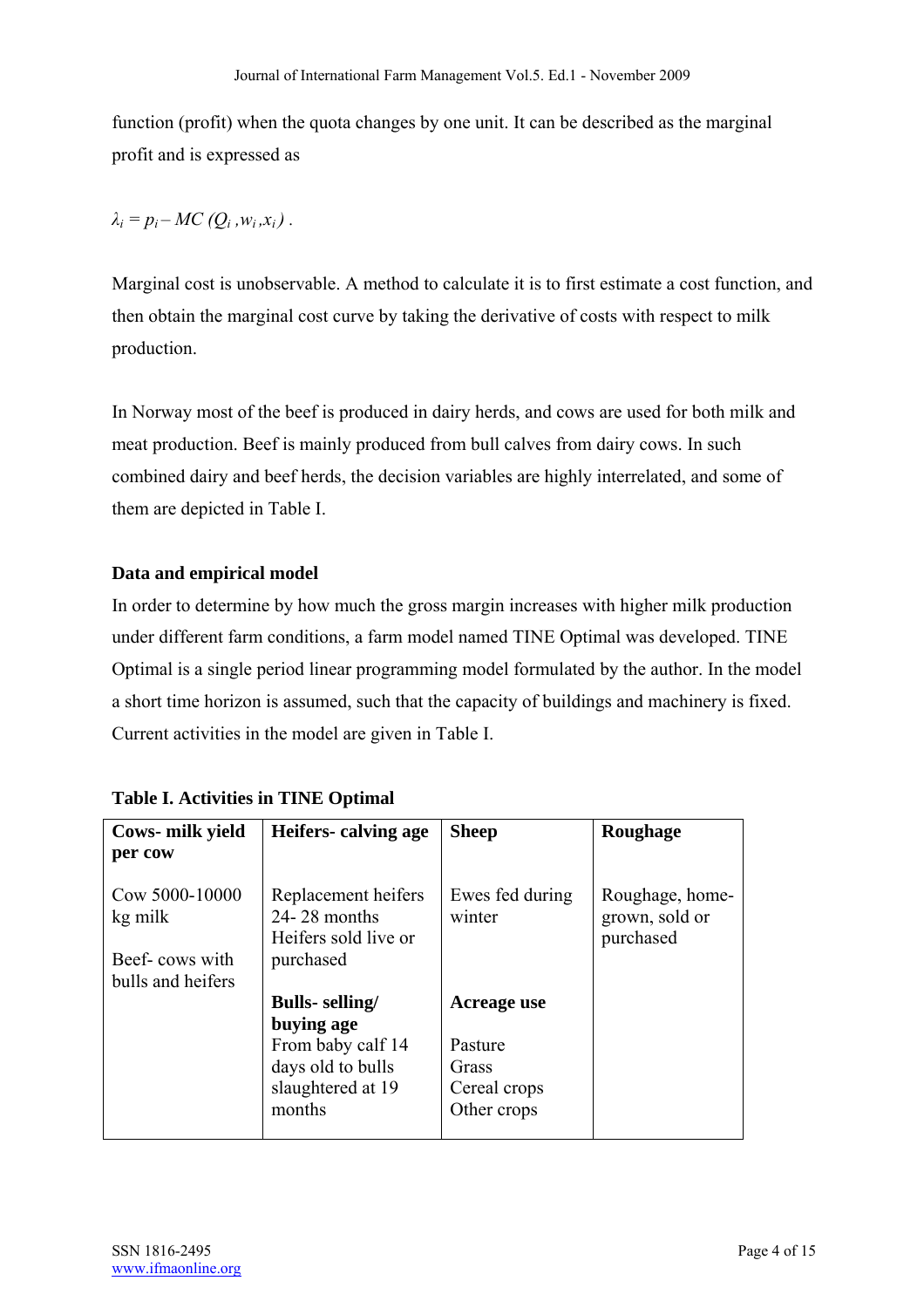The model maximizes the gross margin included subsidies subject to the farming constraints, the most significant being land area, milk quota and cowshed capacity. Cows, bulls and heifers are modelled by linear approximation to the production function. Feeding regimes are calculated in accordance with the new Nordic feed evaluation system Norfôr Plan (Volden, 2006). Both cows and young stock are fed only concentrate and roughage. It is possible to choose between three different qualities of roughage; low, medium and high.

Heifers for replacement or sale are modelled with different calving ages, and are fed with roughage and concentrate. Models for beef cows and sheep are also included. Farm land can be used for roughage, grazing or other crops. In order to calculate the economic consequences as milk delivery increases, parametric programming is applied.

Labour is not included in the model. The reason is firstly that we wish to keep the model as simple as possible. Secondly, in practise the farmer assesses the working hours required for the different model solutions. The farmers` final decision as to which solution to choose is based both on model results and practical judgement of workload, possible investment and other features of each alternative. However in the case of buying or renting additional milk quota in this paper, additional workload necessary is included before calculating profitability.

Two case studies based on real farms are used to illustrate the economic consequences of increased milk delivery and the purchase or renting of quota. Farm A has a milk quota of 130.000 litres. Both farms have stanchion barns. For this reason the maximum milk yield per dairy cow on farm A is 8500 kilos, and on farm B 8000 kilos. The difference is due to lower roughage quality and less roughage quantity per cow on farm B. Farm B is situated in a more rural area, and has a milk quota of 119.000 litres. Increased milk yield per cow is planned at the beginning of the lactation.

Milk quota is a durable input. If milk quotas are abolished, as in the EU from 2015 on, dairy farmers are free to increase their production, and quota will have no value. It is difficult to predict how long the quota system in Norway will last. It is reasonable to expect that an abolition of milk quotas would be announced well ahead of the time it becomes operative. Due to the uncertainty regarding longevity of the quota system, profitability is calculated for a period up to eight years in this paper. In accordance with the EU directive yearly milk quota per farm is increased by one percent from 2010 until 2015.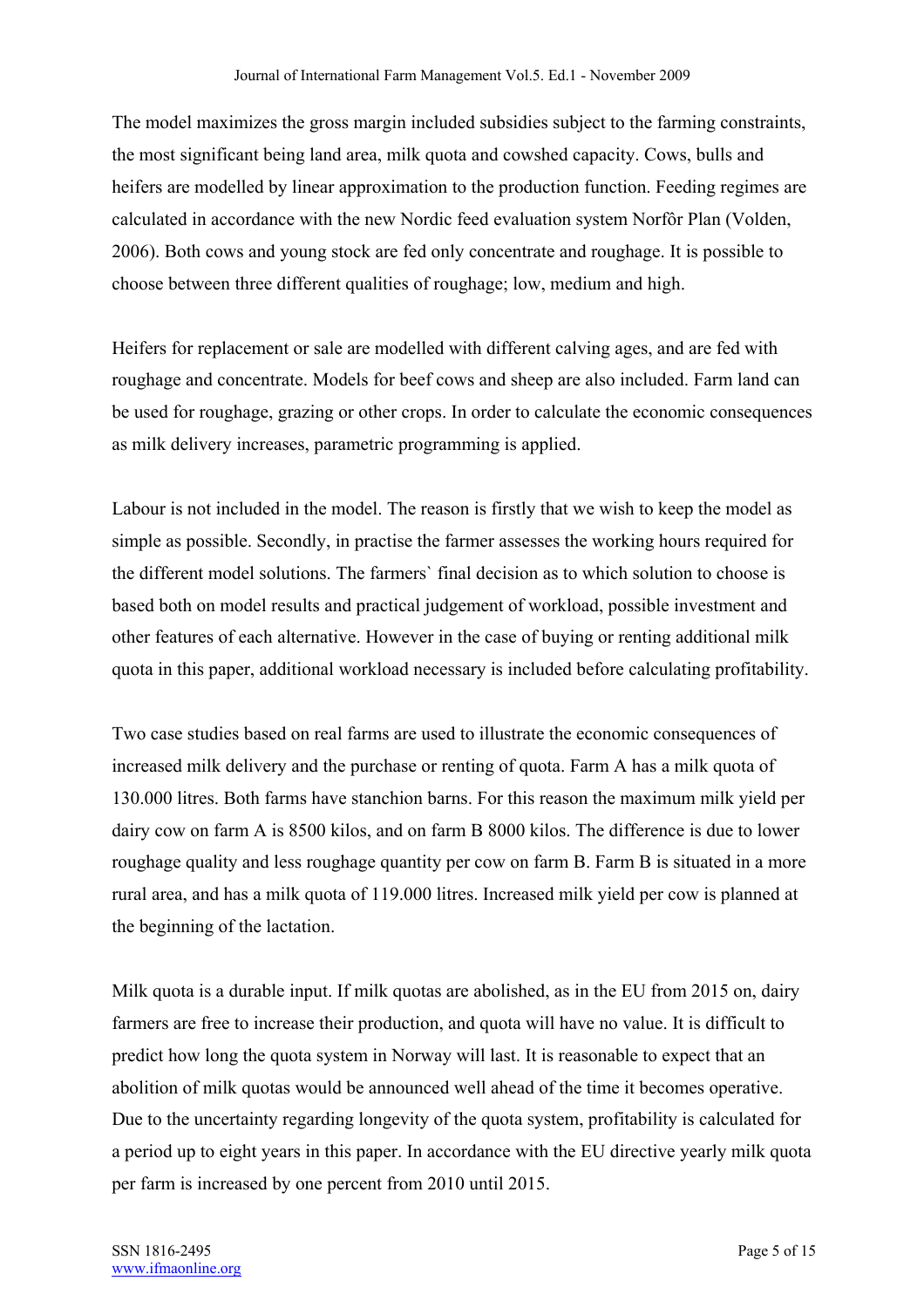Investment in milk quotas is not a deductible expense in Norway but increased milk income is taxable. In this paper the increased income is considered a marginal return, and the tax rate is 28 percent. This figure represents a reasonable marginal income tax rate for a dairy farmer, and it also equals the general tax rate on capital income.

Investment in milk quota increases the hours worked as the number of dairy cows increases, at least in the short run. In order to estimate the marginal work load due to increased milk production, figures from NILF (2002) are used. Quota purchase might also necessitate additional investments, such as refurbishment of the cowshed. If that is the case then their costs must be included. However, in the two examples reported in this paper, no such additional investments were required.

Calculating net present value requires a decision about the appropriate interest rate. In this paper the interest rate is three percent reduced by 28 % before calculating the net present value. In the case of rent of quota, the rent is subtracted from the additional gross margin and the residual is reduced by 28 percent.

## **Results**

In Table II below the corresponding TINE Optimal solutions for farms A and B before and after the purchase or rent of quota are shown.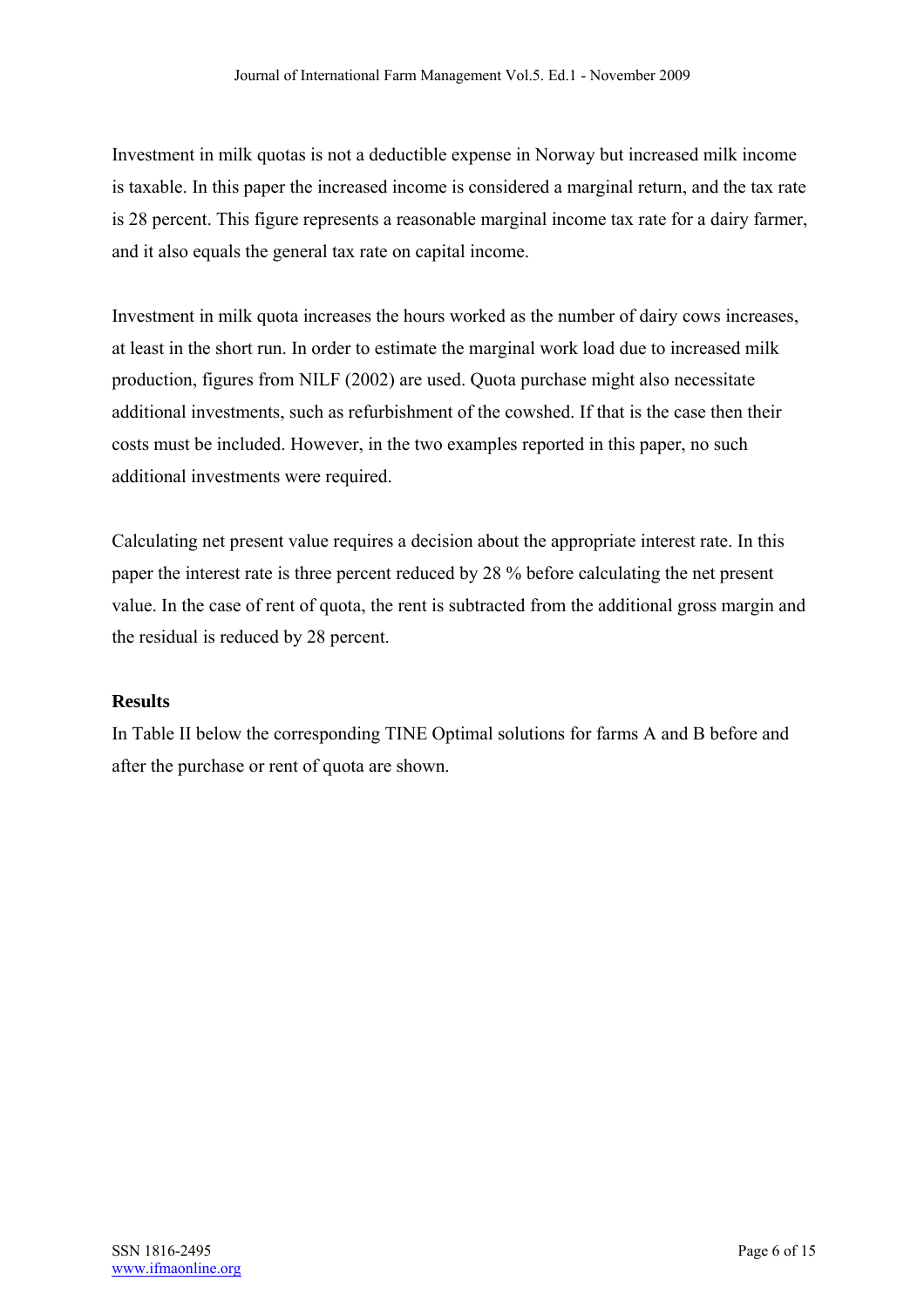| <b>Production</b>                   | <b>Farm A</b><br>existing<br>quota | Farm A<br>new<br>maximum<br>quota | <b>Farm B</b><br>existing<br>quota | <b>Farm B</b><br>new<br>maximum<br>quota |
|-------------------------------------|------------------------------------|-----------------------------------|------------------------------------|------------------------------------------|
| Milk quota, litres                  | 130.000                            | 183.284                           | 119.000                            | 137.800                                  |
| Gross margin incl. subsidies, NOK   | 735.758                            | 872.881                           | 608.937                            | 635.770                                  |
| No of dairy cows                    | 21.6                               | 24                                | 16.4                               | 19                                       |
| Milk yield per cow, kilo            | 6.770                              | 8.500                             | 8.000                              | 8.000                                    |
| No of heifers raised                | 13                                 | 14.1                              | 7.4                                | 8.6                                      |
| No of bulls 3 months old, sold      | $\theta$                           | $\theta$                          | $\theta$                           | $\theta$                                 |
| No of bulls 3 months old, purchased | $\overline{0}$                     | $\theta$                          | 9.4                                | 1.3                                      |
| No of bulls 13 months old sold      | $\overline{0}$                     | 13.6                              | 16.8                               | 9.9                                      |
| No of bulls 19 months old sold      | 13                                 | $\theta$                          | $\overline{0}$                     | $\overline{0}$                           |
| Beef from bulls, kilo               | 4.081                              | 3.861                             | 4.534                              | 2.668                                    |
| No of sheep                         | $\theta$                           | $\theta$                          | 30                                 | 30                                       |
| Roughage, purchased FUm             | 18.561                             | 25.363                            | 20.938                             | 25.108                                   |

**Table II. TINE Optimum solutions for farms A and B with both existing and new milk quotas** 

On farm A, TINE Optimal suggests a solution with an average milk yield per cow of 6770 kilos from 21.6 cows. In the model replacement heifers older than 18 months use idle cow places on both farms. Initially all cow places on farm A are used for cows and heifers, and the model therefore suggests the increased milk production should be met by increasing the milk yield per cow. The milk yield per cow is increased before the maximum number of cows is reached, demonstrating that the argument in Knutson et al. (1997) that the solution should always be adjusted to practical farming conditions. As long as heifers are allowed to use idle cow places, all bulls should be slaughtered at the age of 19 months. This ensures high carcass weight and high beef production. The heifers calve when they are 24 months old. All farm land is used for roughage production, and the farmer has to buy some supplemental roughage due to high roughage intake.

On farm B the model suggests an average milk yield of 8000 kilos per cow, and 2.6 idle places for cows are occupied by replacement heifers. Due to lack of roughage and cowshed space, the model shows all home produced bulls and 9.4 purchased bull calves should be fed intensively and slaughtered at 13 months. The heifers calve at 24 months of age. In addition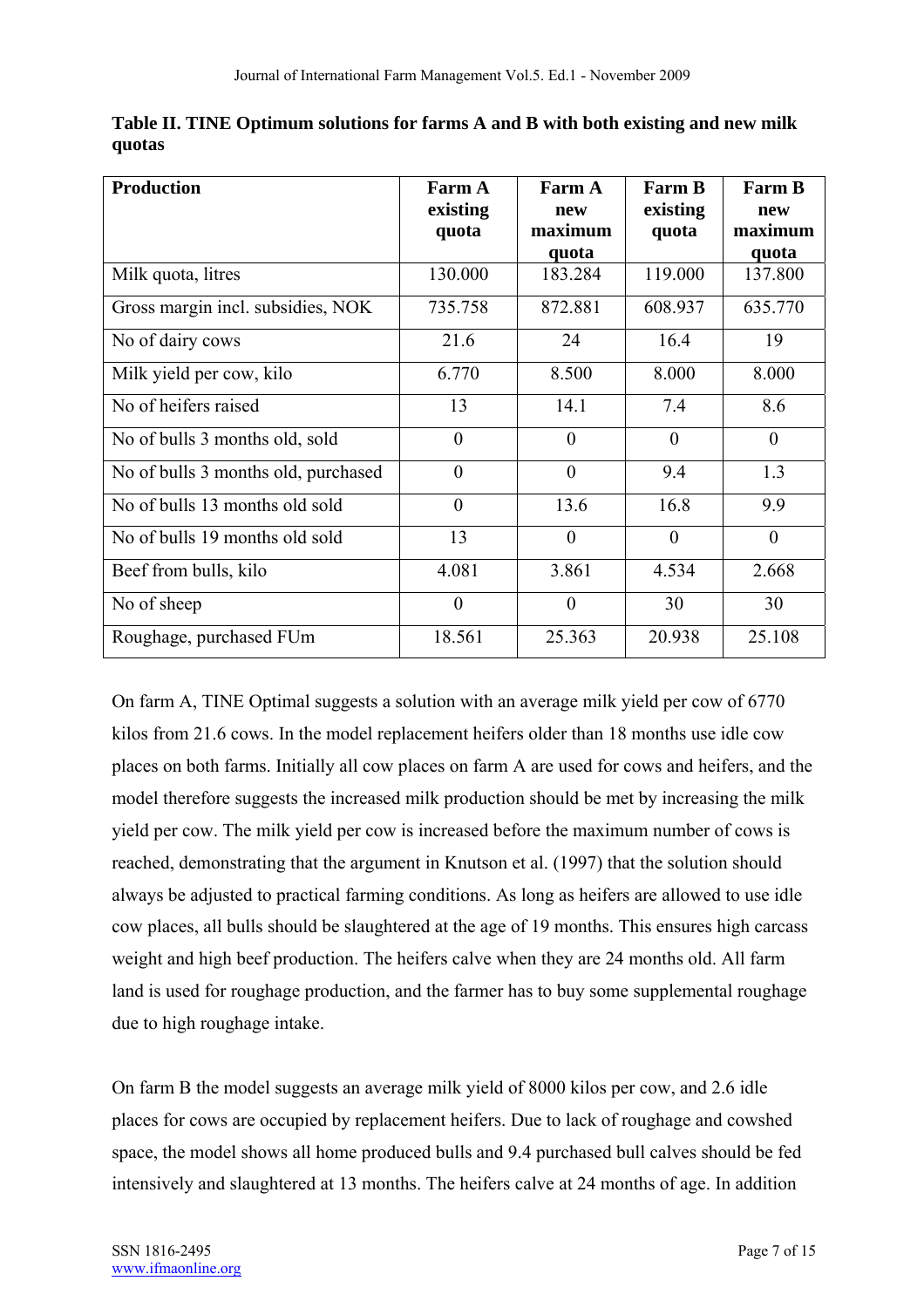30 sheep are included in the optimum solution, partly because they do not compete with cattle for cowshed space. All farm land is used for roughage production but some roughage is purchased each year.

TINE Optimal was then used to calculate the consequences of increased milk production on gross margin included subsidies. Figure 1 shows the increase in gross margin per litre milk with increased milk production on farms A and B.



quota

**Figure 1. Increase in gross margin including subsidies per litre milk delivered on farm A (Figure 1 a) and farm B (Figure 1b) as the milk quota increases.** 

On farm A gross margin increases by 2.85 NOK per litre up to 14.841 litres additional milk quota (Figure 1a). At that point the milk yield per cow has increased to 7500 kilos on 21 cows. The most significant change in profitability takes place between 34.380 and 53.284 litres extra quota. At 34.380 litres additional quota, the milk yield per cow reaches its` maximum of 8.500 kilos per cow. From now on cow numbers have to be increased to produce more milk. Replacement heifers which earlier were placed on idle cow places, now start occupying space for bulls, and an increasing number of bulls are being slaughtered at 17 months of age. As milk production increases, the demand for cows increase, and thereby the number of replacement heifers. At 45.512 litres of extra quota the number of cows is increased to 23.1, increasing the need for heifers further reducing space and thereby lowering slaughter age for bulls to 15 months. As quota continues to increase, the slaughter age for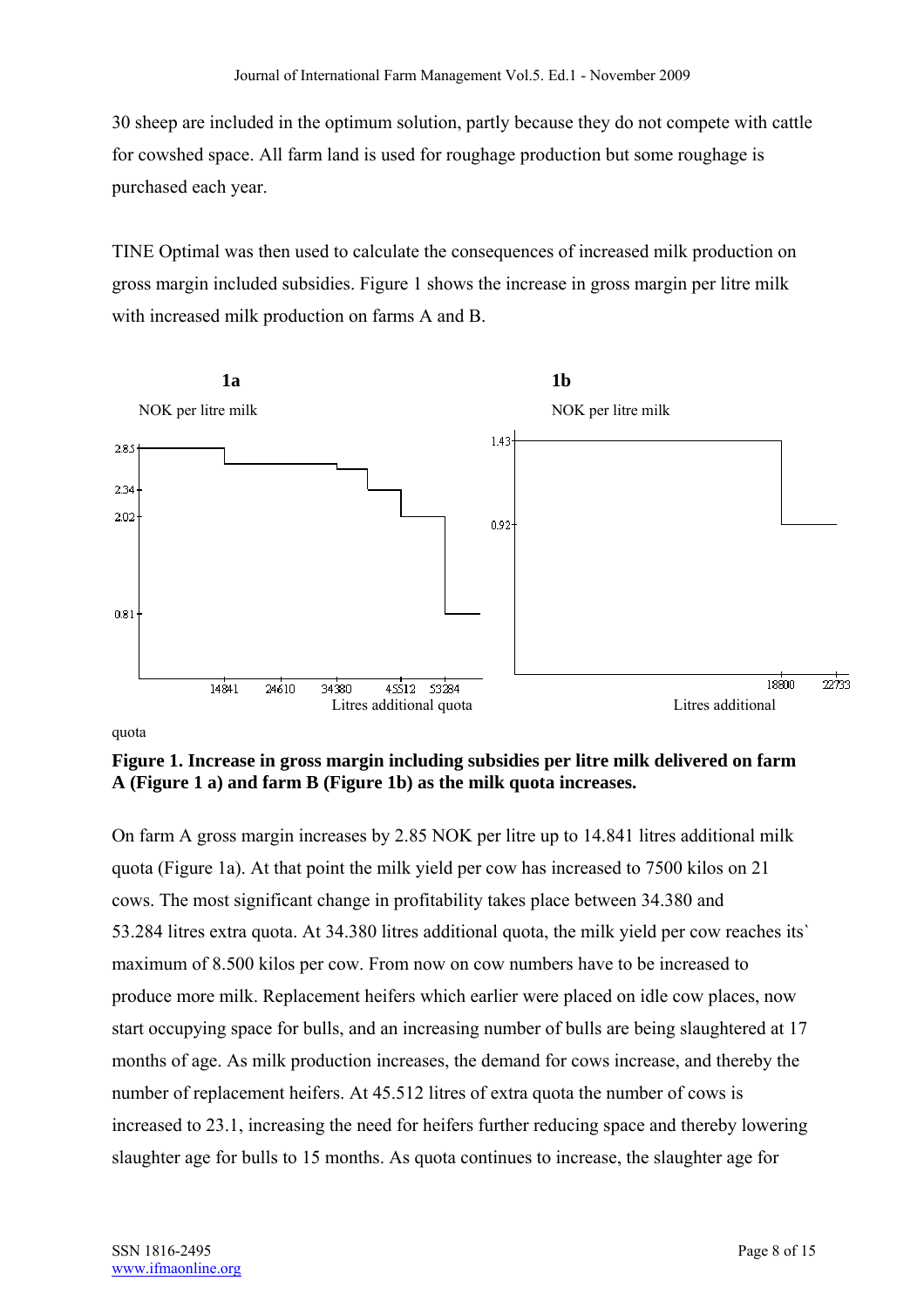bulls is gradually reduced to 13 months at 53.284 litres extra quota, where the cow number reaches its maximum of 24. From now on only one way to increase gross margin remains, namely by replacing milk from cows fed to calves by purchased milk powder. When all milk fed to calves is substituted by milk powder, the shadow price of quota drops to zero. The substitution of raw milk by purchased milk for calves is represented by the short line segment to the right in Figure 1a, from 53.284 litres on and to the right.

In contrast to farm A, on farm B the gross margin including subsidies increases by only 1.43 NOK per litre milk for the first 18.800 litres (Figure 1b). From then on the increase in gross margin falls to 0.92 NOK per litre milk up to a maximum of 22.733 litres extra quota. On farm B, increased milk production is met solely by increasing the number of cows. This requires more replacement heifers. Heifers displace bulls, and the number of purchased bulls for fattening therefore gradually falls, while keeping the slaughter age constant at 13 months. With 18.800 litres extra quota, dairy cows occupy almost all cow places, and displaced heifers reduce the number of purchased bulls to 1.68. At this point the quantity of beef from bulls is reduced to 1.796 kilos. Milk income has increased, but a substantial part of the increased income is offset by reduced income from beef. As can be seen from Table II beef production is significantly reduced as the milk production reaches its maximum. An increased quantity of concentrate due to more cows is outweighed by less concentrates for bulls. The cost for purchased roughage increases, lowering the gross margin. As milk production reaches its maximum, the model gradually switches from raw milk for baby calves to purchased skimmed milk powder. At 22.733 litres supplementary quota all cow places are occupied by dairy cows, and milk production can no longer be increased with existing cowshed capacity. The shadow price of quota is zero. The 30 sheep on farm B are present also in the new equilibrium solution (Table II).

There are several reasons why the increase in gross margin is lower on farm B than on farm A. First of all the cows milk yield potential is already fully realised on farm B, given the disposable quantity and quality of roughage. Secondly, space for bulls and heifers over six months of age is a more scarce resource on farm B than on farm A. In fact, gross margin on farm B can be increased just as much by increasing the number of places for heifers and bulls, as by increasing the number of cow places. This illustrates the complex interdependencies between the different animal groups in a cattle herd. A bottle neck in one part of the dairy operation can affect the overall profitability of the whole operation. Purchase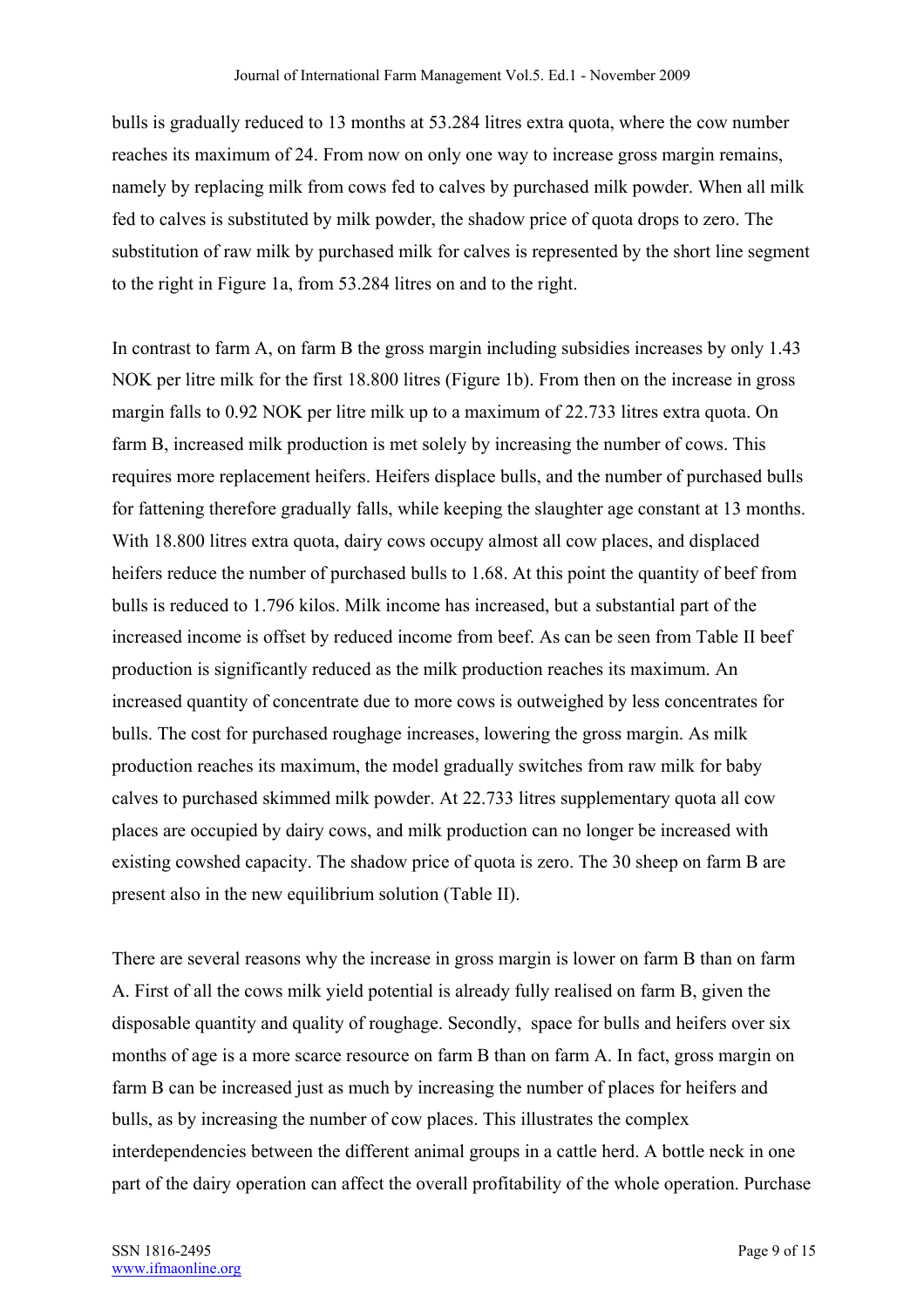or rent of additional milk quota is thus not a sufficient condition in order to increase profitability. Thirdly, cattle on farm B compete with sheep regarding roughage, reducing the profitability of keeping one extra cow or bull as compared to farm A.

In order to calculate the profitability in quota investment, both the government quota price, NOK 3.50 per litre, and the average buying price in the private market in Rogaland in April 2009, NOK 5.50 per litre, are applied. To be comparable it is assumed that both farm A and B buy the maximum additional quota that farm B can produce at the highest gross margin, 18.800 litres (see Figure 1b). Above this level the shadow price is reduced. The investment takes place in year 2009, and additional quota can be utilized from 2010 on. Farm B needs between two and three extra cows in order to fill the new quota. The farmer can buy heifers or cows, or reduce the number of culled cows. In the paper meat income from cows is reduced on farm B in year 0. Apart from the annual quota increase of one percent, the cash flow remains constant from year 1 to year 8. One might argue that the cash flow should increase. However, statistics for dairy farms from NILF over the years 1996 to 2007 show only minor changes in net farm income (NILF, 2008). Net present value is calculated by subtracting the annual after tax payments discounted to the year of investment, from the invested amount.

Profitability is calculated using the net present value method (NPV). The mathematical procedure for calculating NPV can be expressed by the formula:  $NPV = FV/(I + i)^n$ , where *FV* stands for future sums of money under consideration; *n* equals the number of years over which discounting will take place; and *i* is the interest rate. In this paper FV represents the annual net increase in gross margin due to quota purchase. If NPV is positive, the investment yields a higher dividend than the required rate of return, and the investment is profitable. Correspondingly, an investment with a negative NPV is not profitable.

In Figure 2a and 2b net present values for farms A and B are calculated for the two quota prices and different depreciation periods.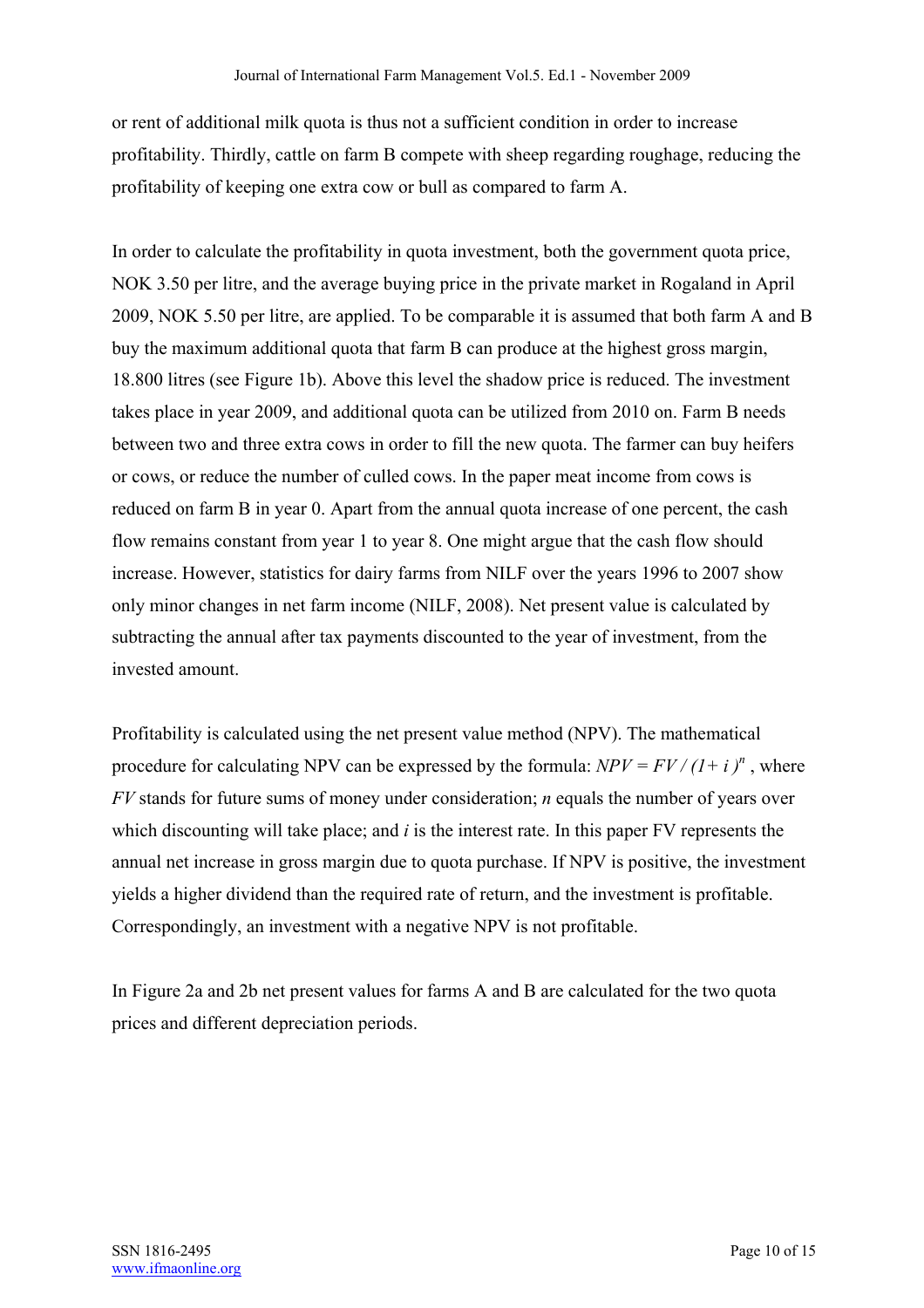



On farm A, for quota investment to be profitable at a price of NOK 3.50, the depreciation period must exceed two years (Figure 2a). For farm B, for the quota investment to be profitable at the same price, the depreciation period must exceed five years if extra labour costs are excluded, and 10 years if they are included (Figure 2a). In the case of a milk quota abolition in year 6 (year 2015), quota purchase remains profitable on farm A at both price levels. However, on farm B, quota investment yields a small positive net present value in year 6 only when additional labour is not included (Figure 2a). With the higher quota price, the depreciation period on farm A must exceed three years for the investment to be profitable (Figure 2b). On farm B however, a quota price of NOK 5.50 yields a negative NPV at least within a depreciation period of 7 years, even when additional labour costs are excluded (Figure 2b).

In order to compare quota investment and renting of quota on farms A and B, accumulated gross margin less rent and tax is given in Figure 3.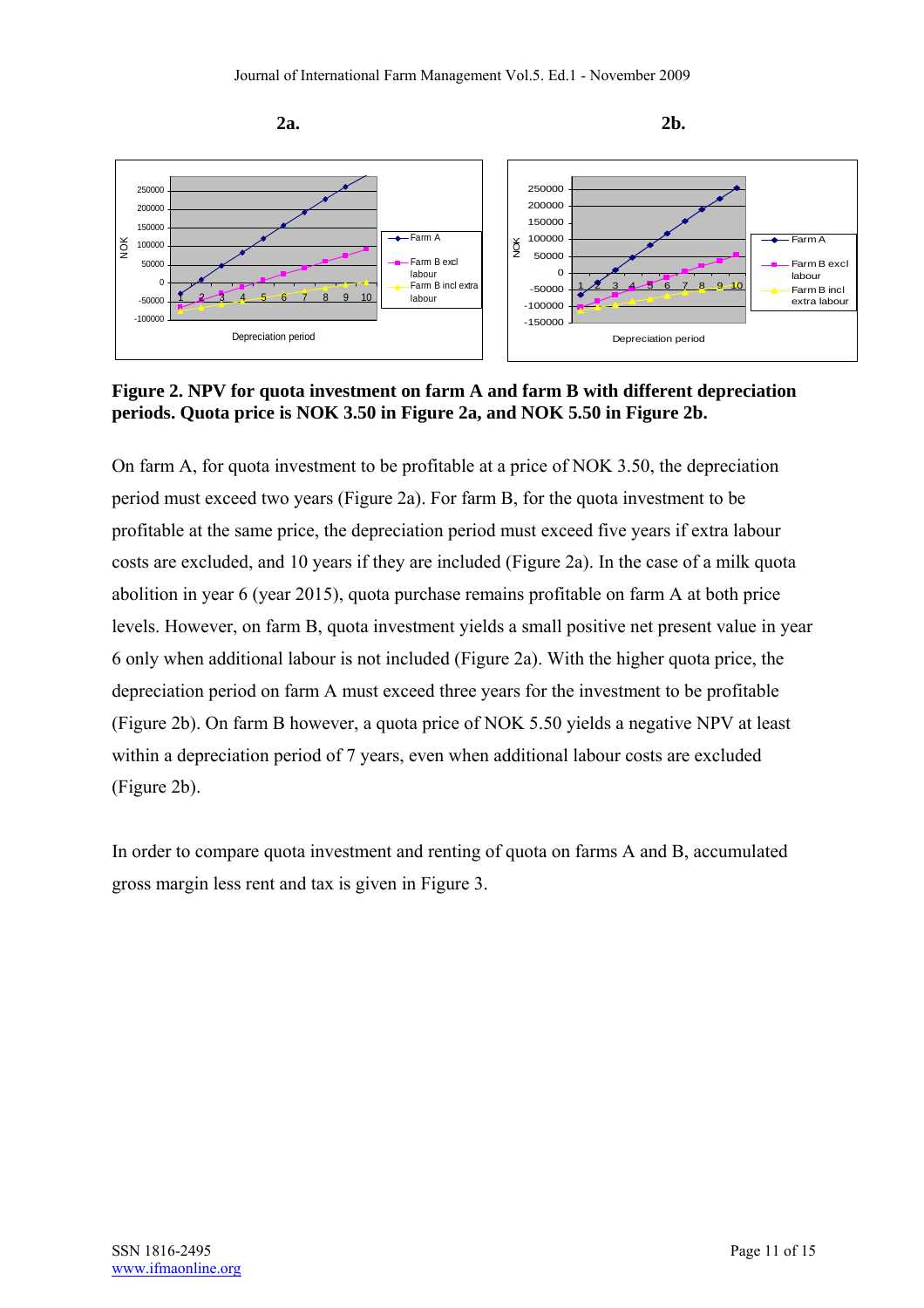

**Figure 3. Yearly accumulated gross margin less rent and tax on farm A. Rent price 0.5 NOK per litre milk.**

Comparing Figures 2 and 3 demonstrate that for farm A renting of quota is a highly competitive alternative to buying quota. Considering the period until 2015 renting of quota is a more profitable alternative than buying. In addition renting quota on a five year contract implies less financial risk and appears to be a more flexible option than buying quota. On farm B renting of quota is also more profitable alternative than buying, however when additional labour costs are included, renting is not profitable on farm B.

### **Discussion and conclusion**

The results for farm A illustrate that farmers with idle production capacity have a strong incentive to increase milk production. Thus it is not surprising that the demand for milk quotas in Norway has been high. The results for farm A are in line with the example by Breines (2005). Initially farm A has idle milk yield capacity per cow and no competing livestock (sheep). In this situation, the model shows that it is profitable to have a relatively low milk yield per cow combined with a high slaughter age and slaughter weight for bulls. The results from this study are consistent with those obtained by Flaten (2001). With heifers occupying space not required by cows, increased milk quota is filled by increasing the milk yield per cow. This finding demonstrates that the results by Knutson et al. (1997), suggesting that the number of cows should be increased before the milk yield, do not always hold under practical farming conditions.

Factors like land scarcity, alternative use of land and the subsidy scheme influence optimal plans. Subsidies influence optimum milk yield per cow (Flaten, 2001). With limited space for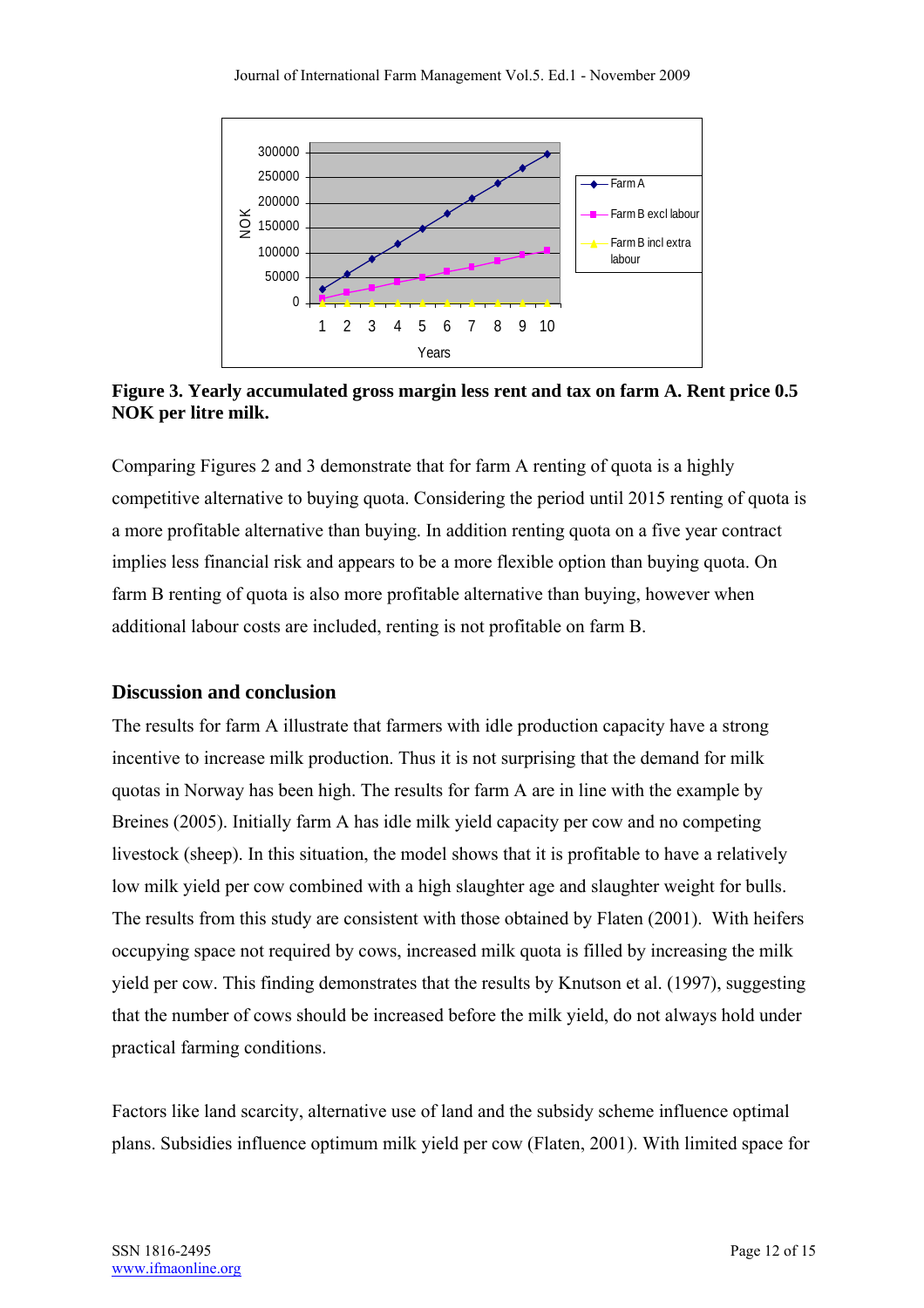cows, or if the cowshed needs replacement, high yielding milk production systems become profitable.

The results for farm A illustrate that some farms have a high potential for producing additional milk, which can be utilized once the quota program is abolished. But as is clearly demonstrated on both farms, the increased milk production comes at the cost of reduced beef production from bulls. In the long run, a substantial increase in milk yield per cow and number of cows per farm reduce national beef production. In order for Norway to be selfcontained in beef, raising a herd of beef cows might be required.

The results for farm B however demonstrate that on farms with initially well utilized production and milk yield capacity, the economic effect of purchasing or renting additional milk quota is significantly smaller. Thus, the findings for farm B are more in line with the example used by Flaten (2005). Farm B starts in a position with roughage scarcity, no idle places for cows, and fully utilized milk yield capacity from dairy cows. Farm B also purchases bull calves at three months old and thus has a higher utilization of the cowshed.

Increased milk yield per cow requires high farming skills and a high cow yield potential, as well as high roughage quality. If, for example, the roughage quality on farm A had been bad, the milk yield would not have exceeded 7500 kilos per cow. Increased milk yield on farm A also requires that the total feed ration is balanced with respect to all nutrients, especially protein, otherwise the effect of increased quantity of concentrate per cow will be reduced. To obtain the desired milk yield increase, it is important to choose the right feeding strategy. This implies that feeding surplus energy must be avoided, and that the concentrate is carefully adapted to the milk yield and the roughage quality. Furthermore it is crucial to plan increased milk yield per cow well ahead of a new lactation. If farm A had tried to increase the milk yield per cow in mid lactation, it would have been much less effective.

Labour constitutes a considerable part of the costs in dairy farming. Inclusion of labour costs in TINE Optimal would have made it profitable to fill the quota on farm A with fewer cows, all other factors kept unchanged (Flaten 2001). The shadow price of the milk quota would have been reduced, and thus the profitability of milk quota investment or rent.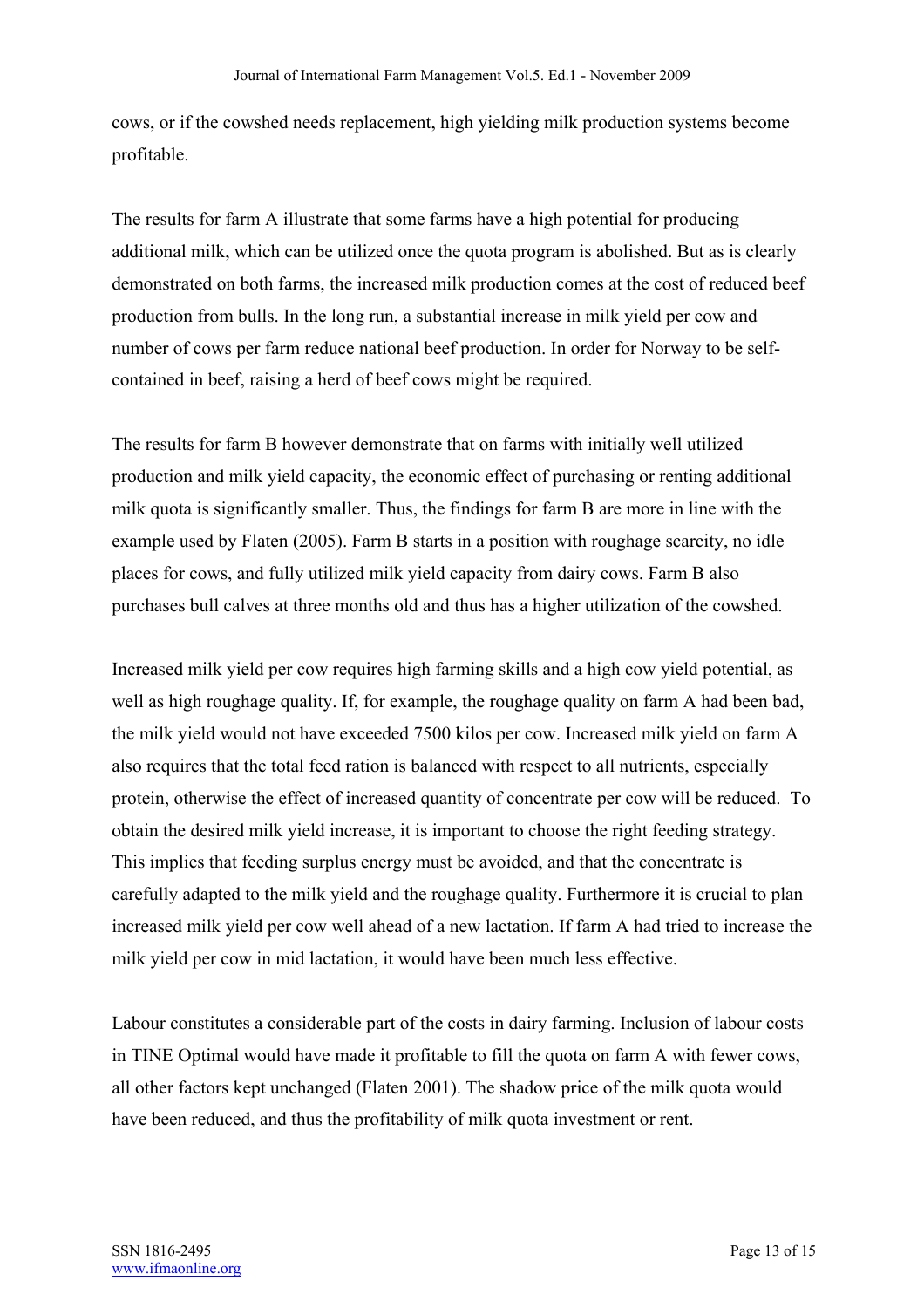In this paper only short run consequences of quota purchase and increased milk production are considered. In the short run, returns only need cover variable costs. However, in the longer run, the cowshed will need refurbishment or enlargement and the fixed costs to be covered. Furthermore it is assumed that both farms have sufficient liquid assets at their disposal. If that is not so they might get stuck in a liquidity trap. It is also assumed in the paper that the farmers are able to fill the purchased milk quotas. However, Colman (2000) reports that a large number of dairy farmers achieve a poor match between available quota and production. Producing under quota will lengthen the payback time and thus reduce the profitability on both farm A and B.

In the introduction it was stated that there had been a debate as to how much the gross margin will increase with increased milk quota or milk delivery. The overall conclusion from the two examples is that this depends heavily on the current farm situation, a result which is in line with both Colman (2000) and Bogetoft et al. (2003). Before purchasing or renting quota, it is crucial that the farmer examines carefully how existing production will be affected by the additional quota. There exists no standard answer which fits all dairy farmers, and the consequences need to be calculated for each individual farm.

### **References**

Alvarez, A., C. Arias & L. Orea 2006. *Explaining differences in milk quota values: The role of economic efficiency.* American Journal of Agricultural Economics 88: 182–193 Boots, M., A. Oude Lansink & J. Peerlings 1997. *Efficiency loss due to distortions in Dutch quota trade.* European Review of Agricultural Economics 24: 31- 46.

Breines, D. 2005. *Quota purchase- increased profitability for the dairy farmer?* Buskap no 8. Chiang, A. C. 1984. *Fundamental methods of mathematical economics*. McGraw- Hill International Editions.

Colman, D. 2000. Inefficiences in the UK milk quota system. Food Policy 25: 1-16. Dawson, P.J. 1991. The simple analytics of agricultural production quotas. Oxford Agrarian Studies 19: 127- 130.

Flaten, O. 2001. *Dairy farm economics*. Doctor scientiarum thesis. University of Life Sciences.